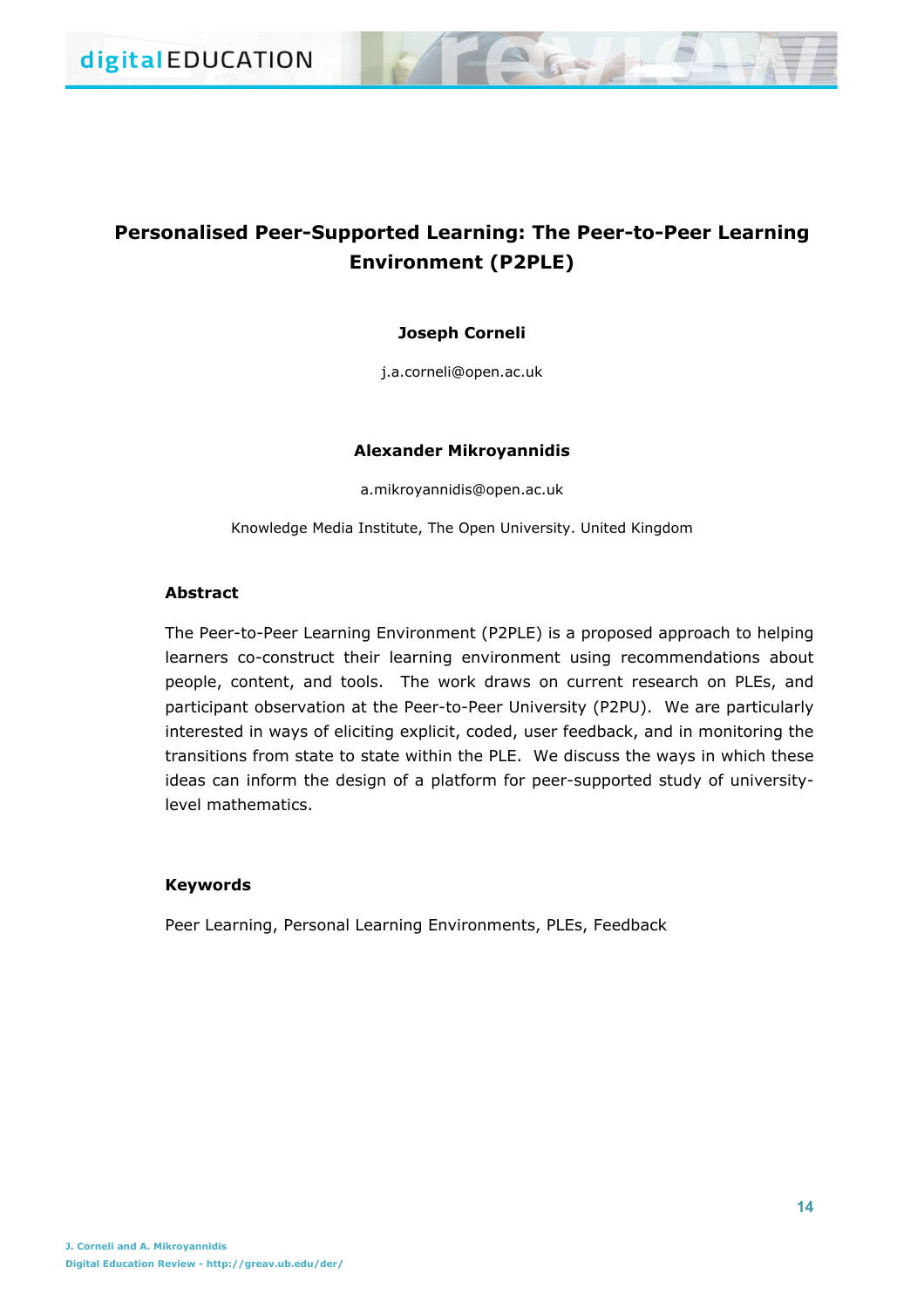## **I. Introduction**

The Personal Learning Environment (PLE) lies at the forefront of personalised and self-regulated learning online (Chatti et al., 2007) The use of online forums, blogs, social networks and other Web 2.0 tools for learning purposes is also increasingly typical, even among co-located groups.

In this paper, we will investigate design issues around personalised and peer-supported learning, drawing on participant observation in a new learning-oriented online community, the Peer-to-Peer University (P2PU)<sup>1</sup>. We will make use of the existing PLE literature, and walk through an extended thought experiment where we look at how our ideas could be applied in a mathematics learning context.

The main idea we investigate in this paper is that of the Peer-to-Peer Learning Environment (P2PLE). Our thought is that since learners typically work through tasks together, or with a degree of peer support, they would benefit from access to a sophisticated, personalised, socially-aware task tracking system.

We are agnostic as to whether this system is closely integrated with a given online community, or makes use of the Web-as-Platform model. Part of the view of PLEs is that learners will make use of a wide range of tools and interactions in any case (Willson et al., 2008). Features of the P2PLE could be implemented in either scenario, and, indeed, we have already seen proofs-of-concept for both (we will discuss this in the following section).

Both self-directed learning and peer collaboration are already quite strongly supported in Web 2.0 environments. What remains to be seen is how to improve the learning experience by making use of this data as we move towards platform with stronger support for semantics (Web 3.0). The P2PLE proposal indicates the scope of data that we can usefully gather, and makes some initial recommendations for how to use this in the concrete instance of mathematics learning.

## **II.Background**

Personal Learning Environments (PLEs) have shown evidence of facilitating learning and addressing the current limitations of Learning Management Systems (LMS). A PLE can be broadly defined as a facility for an individual to access, aggregate, configure and manipulate digital artefacts of their ongoing learning experiences. Compared to a typical LMS, where the learner is restricted by the lack of adaptability and responsiveness of the learning environment, the PLE follows a learnercentric approach. It allows the use of lightweight services and tools that belong to and are controlled by individual learners. Rather than integrating different services into a centralised system, the PLE provides the learner with a variety of services and hands over control to her to select and use these services the way she deems fit (Fiedler and Väljataga, 2010; Zimmerman, 1989).

For example, n the context of the European project ROLE (Responsive Open Learning Environments - www.role-project.eu), we are supporting learners for lifelong and personalised learning within a responsive open learning environment. Figure 1 shows a PLE developed by the ROLE project for the Open University. The purpose of this PLE is to support students in studying climate change and

<sup>1</sup> http://p2pu.org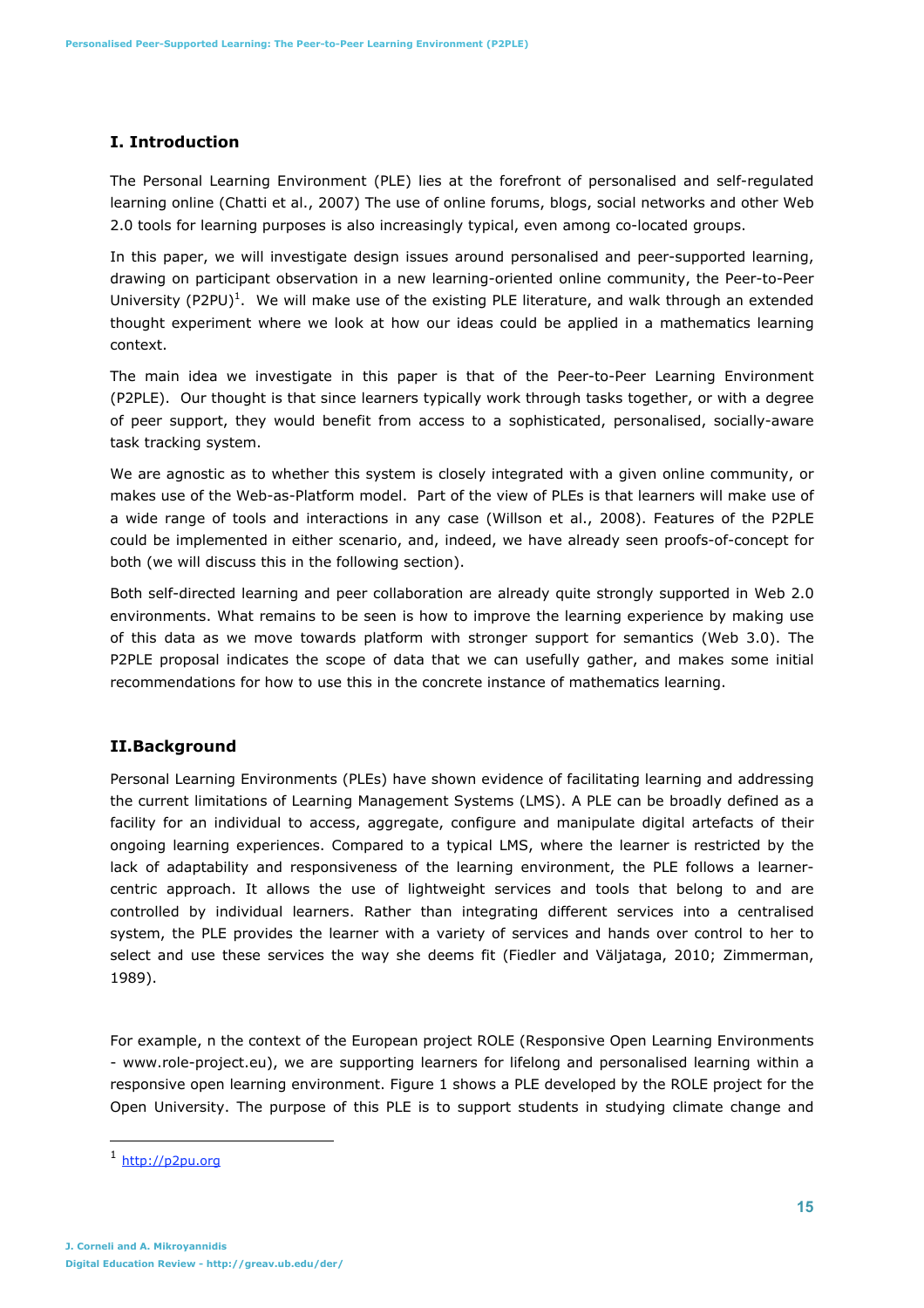sustainable energy by providing them with a set of learning tools in the form of widgets. Within this environment, learners use a search widget in order to find learning materials from a variety of repositories, including OpenLearn (www.open.ac.uk/openlearn), iTunes U (www.apple.com/education/itunes-u), Wikipedia (www.wikipedia.org), SlideShare (www.slideshare.net), and YouTube (www.youtube.com). Learners also collaborate with their peers via widgets offering videoconferencing and real-time document editing functionalities. Learners can personalise this environment by adding tools from third-party widget providers, such as the Google gadget directory (www.google.com/ig/directory).

| AA                                                                                                                                                                                                  |                                                                                                                                                                                                                                                                                                                                                                                                                                                                                                                                                                                                                                                                                                                                                                                                                                                                                                                                                                                                                                                                                                         | PLE template - 10:10 Climate Change Campaign - OpenLearn - The Open University                                                                                                                                                                                                                                                                                                                                                                                                 |
|-----------------------------------------------------------------------------------------------------------------------------------------------------------------------------------------------------|---------------------------------------------------------------------------------------------------------------------------------------------------------------------------------------------------------------------------------------------------------------------------------------------------------------------------------------------------------------------------------------------------------------------------------------------------------------------------------------------------------------------------------------------------------------------------------------------------------------------------------------------------------------------------------------------------------------------------------------------------------------------------------------------------------------------------------------------------------------------------------------------------------------------------------------------------------------------------------------------------------------------------------------------------------------------------------------------------------|--------------------------------------------------------------------------------------------------------------------------------------------------------------------------------------------------------------------------------------------------------------------------------------------------------------------------------------------------------------------------------------------------------------------------------------------------------------------------------|
| 傓<br>1P                                                                                                                                                                                             | http://labspace.open.ac.uk/mod/resource/view.php?id=420341                                                                                                                                                                                                                                                                                                                                                                                                                                                                                                                                                                                                                                                                                                                                                                                                                                                                                                                                                                                                                                              | C C Google UK                                                                                                                                                                                                                                                                                                                                                                                                                                                                  |
| PLE template - 10:10 Climate Ch.                                                                                                                                                                    |                                                                                                                                                                                                                                                                                                                                                                                                                                                                                                                                                                                                                                                                                                                                                                                                                                                                                                                                                                                                                                                                                                         |                                                                                                                                                                                                                                                                                                                                                                                                                                                                                |
| 10:10 Climate Change Campaign                                                                                                                                                                       |                                                                                                                                                                                                                                                                                                                                                                                                                                                                                                                                                                                                                                                                                                                                                                                                                                                                                                                                                                                                                                                                                                         | You are logged in as Alexander Mikroyannidis (Log out) Go to myLabSpace                                                                                                                                                                                                                                                                                                                                                                                                        |
|                                                                                                                                                                                                     | Home ▶ LabSpace ▶ All Units ▶ Collaborations ▶ 10:10 ▶ PLE template                                                                                                                                                                                                                                                                                                                                                                                                                                                                                                                                                                                                                                                                                                                                                                                                                                                                                                                                                                                                                                     | <b>Advanced Search</b><br>Ø<br>Search units<br><b>Update this Resource</b>                                                                                                                                                                                                                                                                                                                                                                                                     |
| <b>Learning Tools</b><br>La Using Learning Tools<br><b>C</b> FM Live Communication                                                                                                                  |                                                                                                                                                                                                                                                                                                                                                                                                                                                                                                                                                                                                                                                                                                                                                                                                                                                                                                                                                                                                                                                                                                         | Last visited: 20 May 2010, 16:06<br><b>ROLE FM Gadget</b>                                                                                                                                                                                                                                                                                                                                                                                                                      |
| <b>B</b> FlashVlog<br><b>▼ Knowledge Maps</b>                                                                                                                                                       | <b>ROLE ObjectSpot Gadget</b>                                                                                                                                                                                                                                                                                                                                                                                                                                                                                                                                                                                                                                                                                                                                                                                                                                                                                                                                                                                                                                                                           | <b>BEM EA-TEL</b><br><b>My FlashMeetings</b>                                                                                                                                                                                                                                                                                                                                                                                                                                   |
| > Learning Journals<br><b>B</b> Learning Clubs<br>Activity report<br>Participants                                                                                                                   | sustainable energy<br>Search<br>meet your favorite learning object.<br>O freeze result order<br><b>SDO</b><br>$L_{\mathscr{G}}$ status<br>Status(?): 00000                                                                                                                                                                                                                                                                                                                                                                                                                                                                                                                                                                                                                                                                                                                                                                                                                                                                                                                                              | Meetings   Groups   Book   Full Page   Logout                                                                                                                                                                                                                                                                                                                                                                                                                                  |
| <b>Unit Outline</b><br><b>ED</b> Outline<br><b><sup>∈</sup> Topic 1</b><br>PLE template<br>F Topic 2<br>E Topic 3<br>Topic 4<br>Topic 5<br>E Topic 6<br>Topic 7<br>$-$ Topic 8<br><b>A</b> Messages | Results 1-10 of 42<br>[ Options ]<br>An introduction to sustainable energy<br>The search for sustainable energy will dominate the<br>đ<br>twenty-first century. This unit provides an introductory<br>#1: overview of the present energy systems and t<br># #acs-kernel.Unregistere; Found on: OpenLearn -<br>Score: 60.7959 - [ details ]<br>Conference Discussion Brief - Connected and<br>đ<br>connectedurbandev; Found on: Slideshare - Score:<br>#2: 50.0169 - [ details ]<br>Cassop Primary School, UK, Sustainable energ<br>This video can be downloaded here:<br>www.ashdenawards.org Cassop Primary School won an<br>බී<br>Ashden Award for Sustainable Energy in 2006. To find out<br>#3:<br>more visit<br>4 AshdenAwards; Found on: YouTube - Score: 48.9788 - [<br>details 1<br>Davos Open Forum 2007 - Sustainable Energy<br><b>C</b><br>Sustainable Energy Consumption: Does Anyone Care?<br>đ<br>Energy consumption has significantly increased over the<br>#4:<br>$\overline{\mathbf{z}}$<br>$[110][1120][2130]$ **<br>C iCamp Consortium<br><b>Google</b><br>Gadgets powered by Google | 25-05-10 ROLE UI Meeting<br>$4 \times 10$<br>y aw<br>list<br>00:38 stengkul<br>01:00 Sarah Wills<br>03:25 sten@kul<br>03:56 sten@kul<br>04:28 sten@kul<br>05:00 Evgeny<br>05:23 sten@kul<br>06:20 stengkul<br>06:43 sten@kul<br>Alex (OU)<br>07:04 Maren<br>07:21 sten@kul<br>09:20 Alex (OU<br>$\overline{\mathbb{F}}$<br>$00.0822$ $400.38$<br>sten@kul<br>Evgeny<br>daniel (imc)<br><b>Harry</b><br>Alex (OU)<br>Maren<br>$\overline{\mathbf v}$<br>Sarah Wills<br>$1 - 11$ |
|                                                                                                                                                                                                     |                                                                                                                                                                                                                                                                                                                                                                                                                                                                                                                                                                                                                                                                                                                                                                                                                                                                                                                                                                                                                                                                                                         | <b>Ca</b> Google<br>Gadgets powered by Google                                                                                                                                                                                                                                                                                                                                                                                                                                  |
|                                                                                                                                                                                                     | <b>ROLE Etherpad gadget</b><br><b>BIUSEEGOOC</b><br>眉<br>As the world responds to climate change, we explore<br>whether sustainable energy can satisfy our need for endless<br>economic growth, without radical changes.<br>$\overline{2}$<br>Access to safe, clean and sustainable energy supplies is<br>one of the greatest challenges facing humanity during the<br>twenty-first century.<br>Loading "http://labspace.open.ac.uk/mod/resource/view.php?id=420341", completed 73 of 74 items.                                                                                                                                                                                                                                                                                                                                                                                                                                                                                                                                                                                                         | <b>ToDo gadget</b><br>My ToDo List<br><b>FULL SCREEN</b><br>1. Collect material on energ<br>2. Arrange group meeting<br>3. Summarise last class meet                                                                                                                                                                                                                                                                                                                           |

Figure 1. A PLE for finding learning resources and collaborating with peers

How do we think about quality in a PLE? Studies can have been made to determine whether people like their experiences working with a PLE, and the tools can be adapted accordingly; this approach is the state of the art in PLE research.

However, a PLE is all about live, interactive adaptation to the needs of the user. Accordingly, there ought to be a way to measure various aspects of quality within the PLE itself. Here we suggest a lightweight approach to user feedback that uses distributed evaluations of all of the components and activities that comprise the environment.

How might this work? We know that a PLE user assembles various components and performs various activities with these tools. Many of these activities are social – collaborating on a project, giving feedback to one another, and so forth.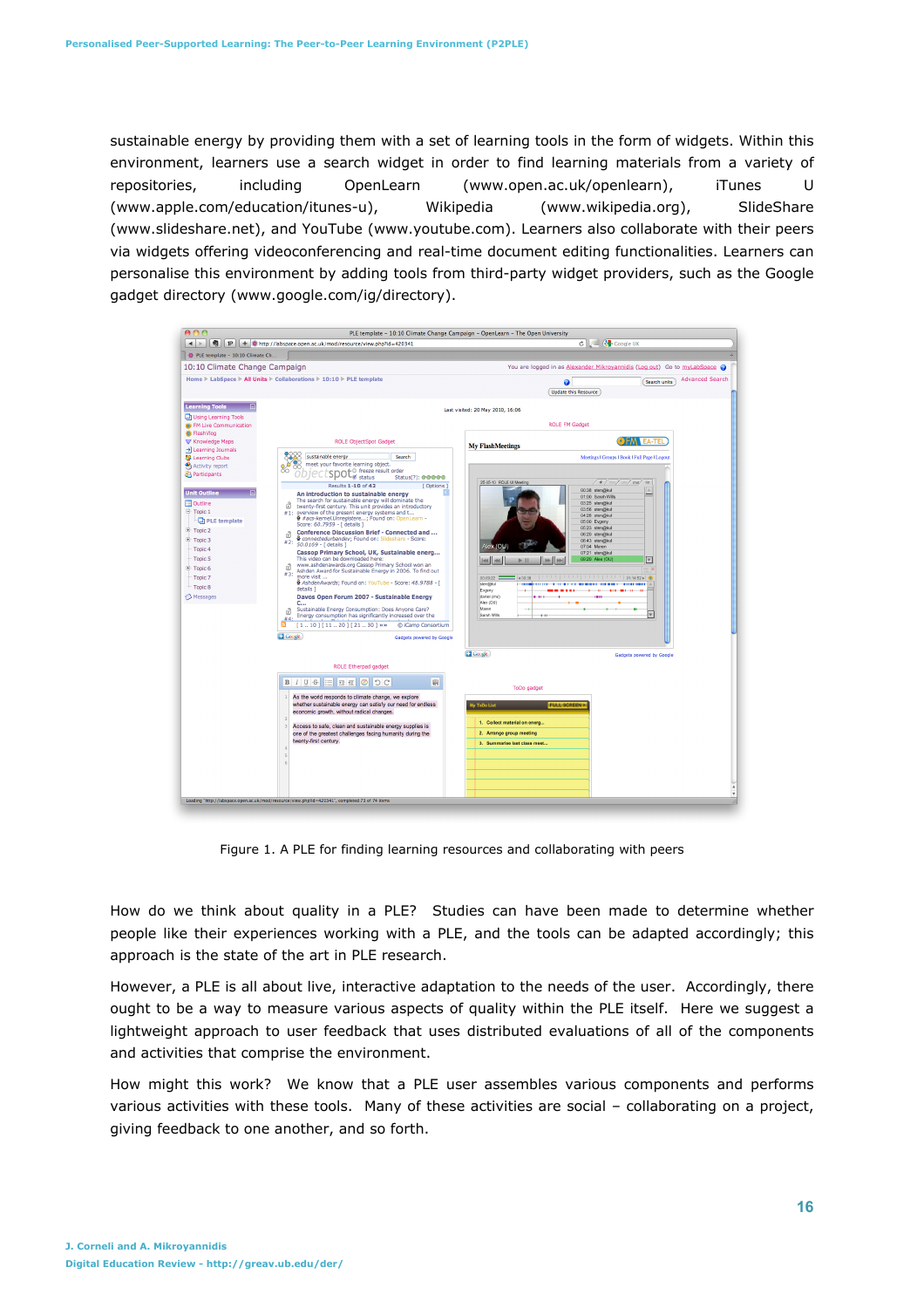Importantly, objectives are selected from a larger set of possible objectives, tools are selected from a larger set of possible tools, peers are selected from a larger set of possible peers, and so forth. Each of these choices represents an implicit judgment about quality – such choices have the potential to be particularly revealing when they change over time.

However, there is a degree of implicitness here that confounds things. Unless we have a way to make the judgments explicit, we won't know whether someone is moving on from a given activity because they are finally satisfied with the results, or because they have grown hopelessly frustrated.

Within the current conception of PLEs in the ROLE project, an explicit evaluation or reflection phase is introduced, which can make more of these judgments explicit – see (Fruhmann, 2010) which builds on the theory of self-regulated learning developed in (Zimmerman, 1989). Here, we look for ways to wrap evaluation and reflection even more tightly into use and participation.

This requires lightweight ways to communicate sentiments about activities. For example, in response to a given blog or forum post, a reader might say "This blog post was exceptionally wellwritten, I learned a lot from it", or they might say, "You know, this post was interesting, but it happened to lead me off on a direction that wasn't really relevant to my learning project" -- or they might say, "Reading this post was a waste of my time." In the case of blogs, feedback of all sorts is currently handled through the comment system.

However, feedback could easily be coded. We can start with the popular idea of bookmarking or "starring" content, but we suggest that stars should be used to give feedback, and not simply as bookmarks (Figure 2). In other words, starred content should also show up in the profiles of the people who contributed the content. The set of codes should be expanded, providing readers with a set of ratings that convey significantly more than just "thumbs up" or "thumbs down". The "superstars" lab feature recently mainstreamed in Gmail gives an idea of what the UI might look like (but Gmail doesn't currently propagate information on which posts have been starred back to the content creators).<sup>2</sup>

In a learning context, detailed feedback would be particularly relevant to (peer) producers of content, and also to educators or technologists who are building tools. A peer learner might, for example, request evaluation along a certain set of dimensions: "I'm really trying to work on my writing quality, please let me know if you find my argument cogent or not." A technologist might be happy to learn about novel uses for the tool they've developed.



Figure 2: We start with the popular idea of starring content, but suggest that stars should show up not just as "my bookmarks", but also in the profiles of people who contributed the content*.*

<sup>2</sup> http://gmailblog.blogspot.com/2011/05/3-labs-graduations-1-retirement.html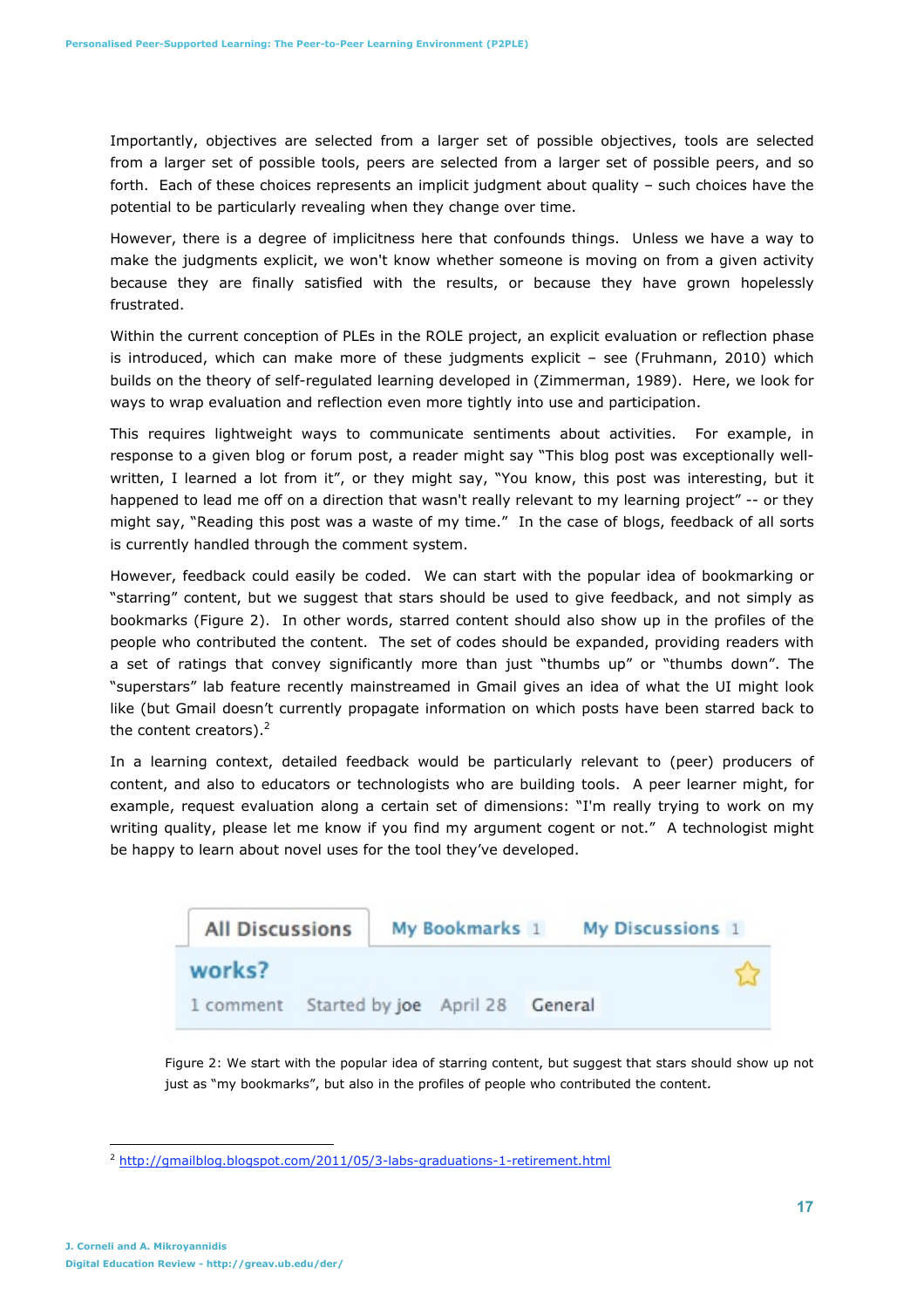Thus, a targeted set of feedback options could be requested in addition to open feedback. (Targeted requests for feedback are known to work well in writers' workshops, for instance!) As proof of concept, we note that multi-dimensional judgments have been used to good effect for years in the Slashdot community, while the Facebook "Like" button is a more recent example showing that light-weight quality judgements can be widely distributed.

Of course, such judgments can be applied to all aspects of the learning context: tools, objectives, activities, peers. There is wide precedent for various sorts of feedback presented by technologies ranging from UserVoice to LinkedIn. The real question is how feedback is going to be used. This is the main issue we take up in the rest of the paper.

# **III. A simple scenario**

Anne, Betty, and Charlie are working together on a paper they plan to present at a conference. Betty and Charlie have a good collaboration session drafting some initial content -- but it turns out that Anne can't make it to the scheduled meeting. She shows up later and does some editing in place, finalising the text. Betty later adds some diagrams. Anne then decides to put together a short film to accompany the presentation. Finally, it happens that the conference is near Charlie's hometown, so he's the one who makes the presentation.

This simple scenario shows three axes: People, Tools, and Activities. The range depicted in Figure 3 is meant to suggest a small slice of data about a much larger environment: in general, there would be more items along each of the pictured dimensions, and more dimensions as well. In particular, here we've aggregated activity over a certain short period of time.

Looking at other slices along the time dimension might reveal that our protagonists collaborate like this frequently -- or perhaps we would learn that they end up collaborating in a similar way, but with other people.

What we don't know just from looking at this picture is how the presentation went, or how any of the protagonists felt about any of the steps in the process. We would need another dimension to learn that Betty and Charlie do indeed find Etherpad to be an effective tool, or that Anne actually prefers it when she gets more help with her video work. But these sorts of judgements could be added as extra dimensions.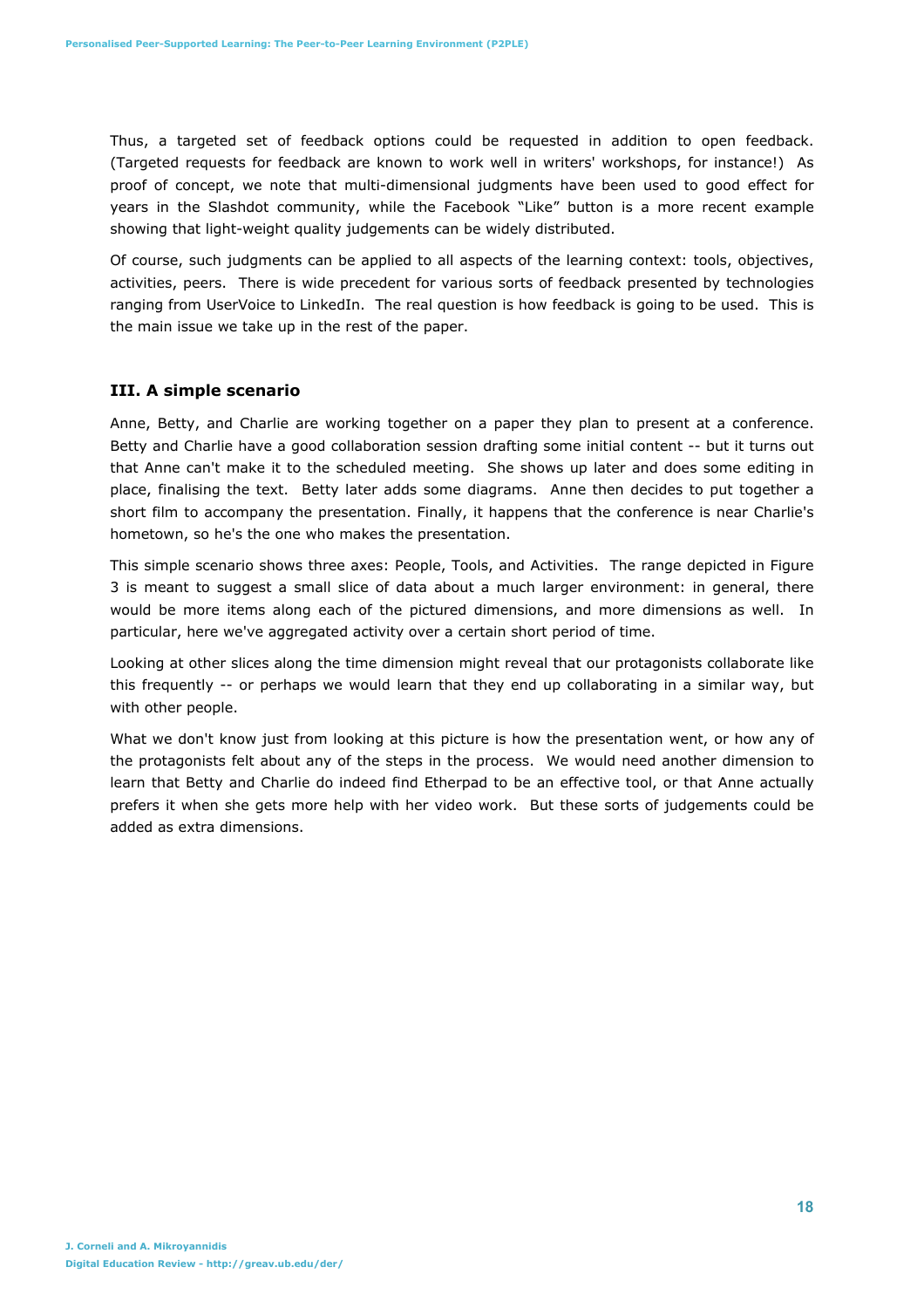

Figure 3: A 3-dimensional grid showing people, technologies, and tasks

## **IV. Requirements for Peer Learning**

We begin with a couple of basic axioms about feedback.

- 1. Feedback doesn't do much good if the agent(s) receiving the feedback can't use it.
- 2. Giving feedback tends to be an "extra step", so we should make it useful for people to give (or they won't do it).

An example of (2) that we discussed above: "starring" items is useful in approximately the same way that bookmarks are useful, but if handled properly, the starring action can provide feedback to content creators. The rest of this section looks at different transitions that can happen in learning. This section is based on recent observational study at P2PU (Corneli, J. and Danoff, C., 2011), in which we developed a framework of five principles that describe successful peer learning experiences. Here, we reframe these principles in active terms, looking at what changes ("Deltas") take place in peer learning.

#### **1. Changing the nature of the space: "changing context as a decentred centre").**

This could happen at a technological level (e.g. an administrator or programmer adding a new feature to the platform), or, importantly, on a qualitative social level (e.g. by a user making a comment that changes the tone of the conversation).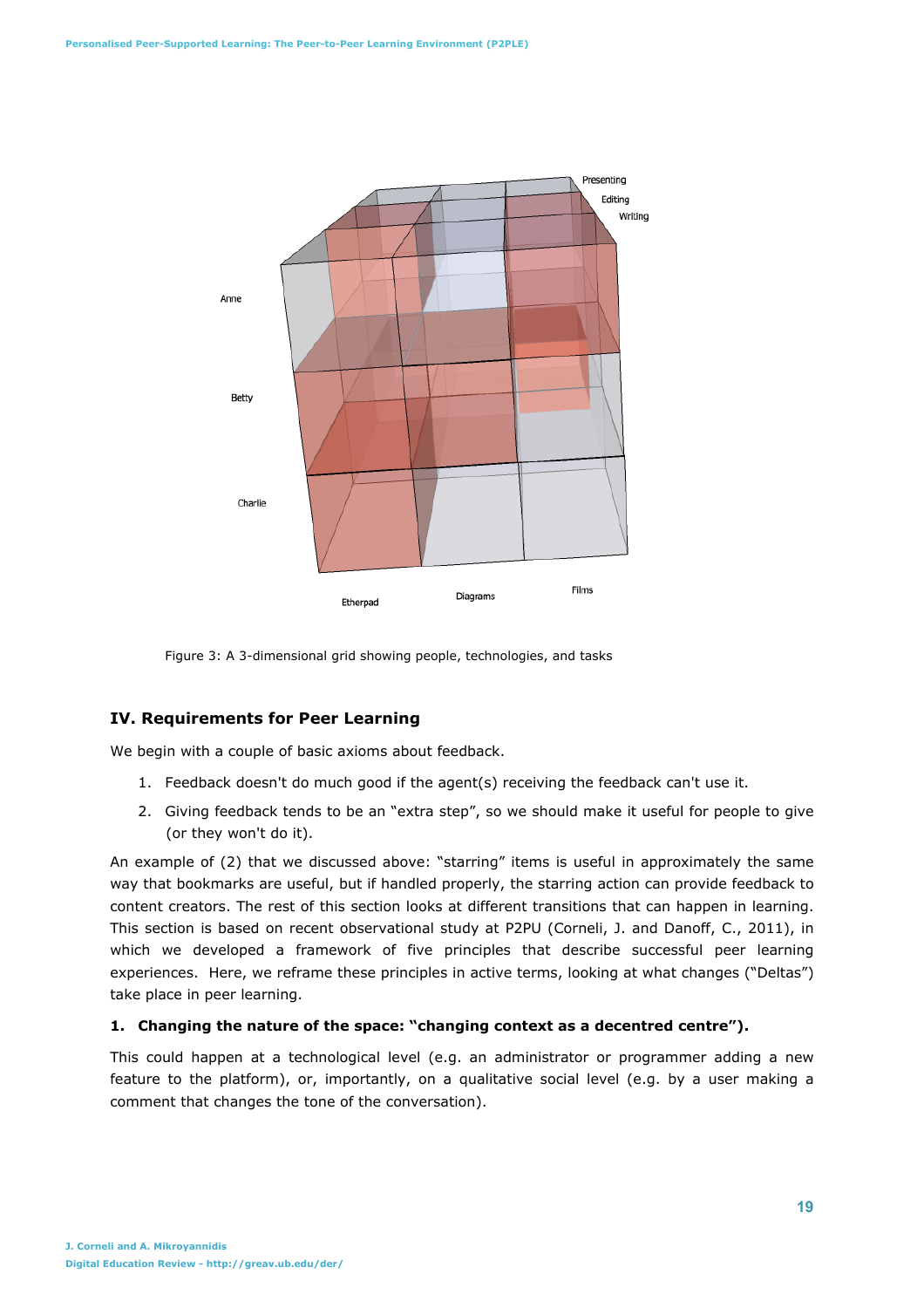#### **2. Changing what I know about myself : "meta-learning as a font of knowledge").**

Users can be kept accountable for their actions and celebrate their contributions by means of a record kept on their user profiles. A user profile that keeps track of things I rated highly, and ratings of my contributions (or recommendations of me) from others would be very useful. In response to changes in my profile, I may update the criteria I'm asking for feedback about.

# **3. Changing my perspective: "peers provide feedback that wouldn't be there otherwise").**

Users can have constructively critical views on technology, strategy, or content. Sometimes actions speak louder than words.

#### **4. Changing content or connectivity: "learning is distributed and nonlinear").**

In a peer-managed environment, "design" can happen on an ongoing, ad hoc, basis. Without changing the "nature" of the space itself, it is possible to change the content, for example by adding or removing a given feed or tool.

## **5. Changing objectives: "realize the dream if you can, then wake up!").**

Individual and collective goals and objectives are important as a way to discuss and critically examine progress. Since goals and objectives change (particularly once they have been achieved, but for other reasons as well), there should be ways to users to adjust their goals. Changes to shared goals and objectives should typically be negotiated.

## **V. Support For Interpersonal Communication**

Is a social context, the five different kinds of changing features discussed in the previous section are workflow and communication issues, *par excellence*.

The various transitions could happen quickly (e.g. by adding a particular tag to some piece of content), or build up more slowly (e.g. by continual feedback from peers about a given topic).

It is important to note that a given piece of content -- like a person -- can be in several categories at once. This leads to the idea of remixing content by sharing it between several courses or groups at once. This idea is akin to the concept of "internationalization", insofar as we consider content that be immediately used a range of "locales".

In this view, a given discourse context, such as a development project, is akin to a simple "language". Indeed we might find many development projects that are mostly distinguishable by their language choices. Until the learning environment supports content that is adaptable in this manner, the environment may suffer from an unnecessary degree of balkanisation.

Since the P2PLE adapts content bi-directionally between several sources, constructive activities can take place in different locales or peer groups, and share across boundaries. Importing changes can be selective based on local evaluations of quality (it's OK if other people use the content in a different way).

The next section will look at a concrete case.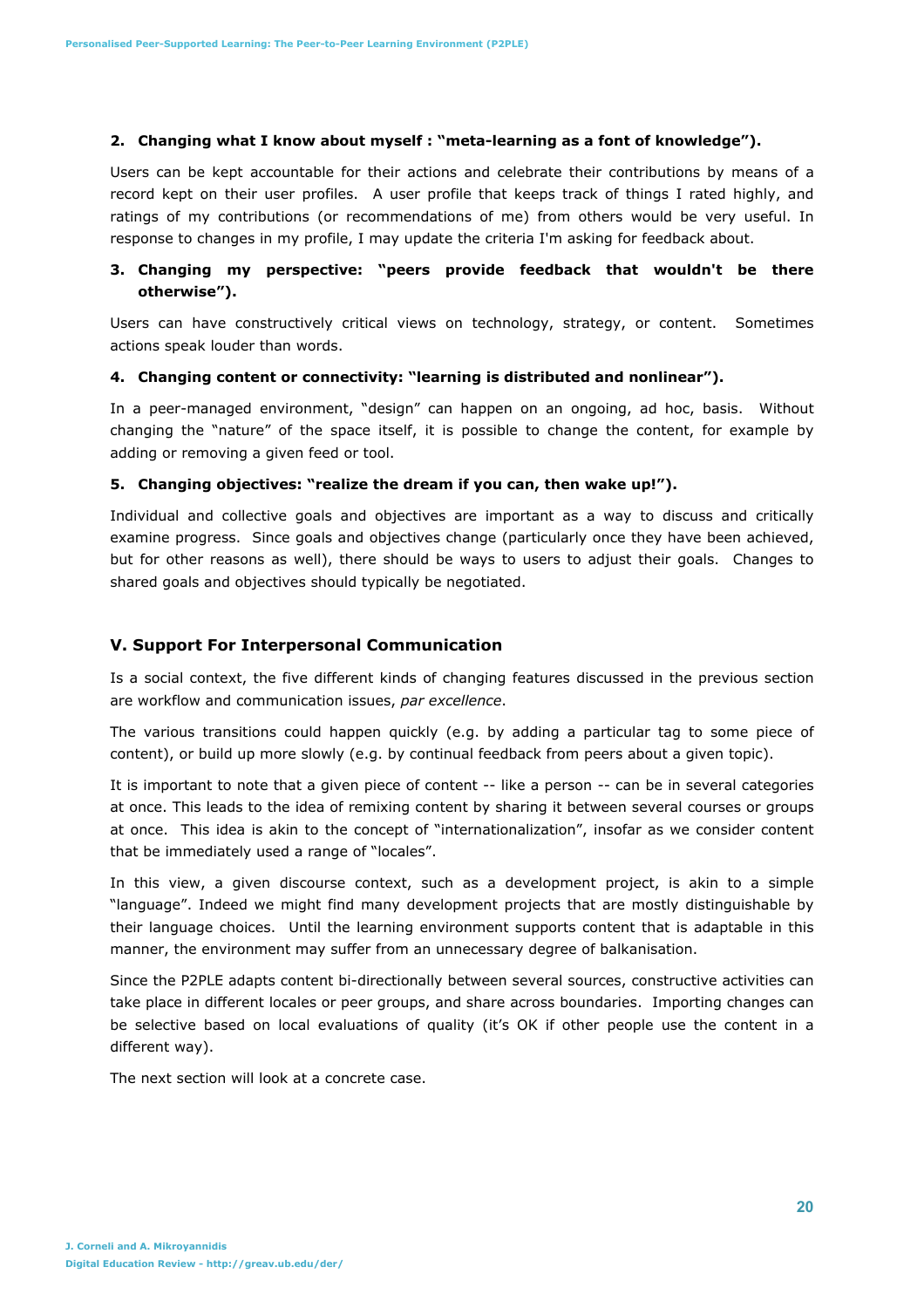## **VI. Peer Interactions in a Mathematics Learning Environment**

There are any number of websites that offer help with or learning resources for mathematics. One has been well studied is the Math Forum, where "virtual math teams" have received particular attention (Stahl, 2009). Another more recently developed site is the Kahn Academy, which provides videos and sequenced review problems. At present, Kahn Academy materials do not incorporate peer interactions explicitly, but peer support has been used to good effect in classrooms where the Kahn materials have been deployed.

However, these, and most, mathematics learning platforms focus on pre-university material. We will look back at the ideas generated in earlier sections and think about how they would apply in a P2PLE for university level mathematics.

We will look at the project underway to add facilities for problems and solutions to PlanetMath.org, a community-produced mathematics encyclopedia. This will be viewed through the lens provided by the five points discussed above.

## **1. Changing the nature of the space**

As technological facilities develop, new features will be rolled out regularly, moving from basic support for adding and discussing problems and solutions, to automatically linking the problems to related articles in the encyclopedia, all the way through to a recommender system that will mine previous user interactions to suggest useful problems or readings to try next. Although problems will be separate from the encyclopedia, their introduction will change the nature of the space: people will now be able to ask "Which encyclopedia articles are missing problems?" or "Are the encyclopedia articles that are connected to the current problem well-written?", for example. Looking at expository material as part of an ecosystem that contains problems and solutions adds a very useful check on quality. Small independent changes to encyclopedia articles that adjust them to serve the needs of learners are expected.

#### **2. Changing what I know about myself**

As individual learners accumulate a track record of uploading and solving problems, asking for and offering help, giving feedback on and modifying encyclopedia articles to suit, etc., they should get a better sense of how they learn best. They should be able to ask for specific kinds of feedback and see how their progress improves (e.g. in formulating proofs or demonstrating an understanding of the concept of a limit). They should be able to keep track of particularly helpful and particularly non-helpful suggestions offered by peers or by the recommender system.

## **3. Changing my perspective**

Hopefully, peer mentors -- and system developers -- will be able to learn from learner feedback about what's helpful and what's confusing. Feedback should be particularly valuable to learners ("Wow, I didn't even know there was such a thing as spherical trigonometry!"). Ideally, giving and receiving feedback will be comfortable for all involved.

#### **4. Changing content or connectivity**

In addition to peer-producing mathematical content, our hope is that learners and other contributors will be able to develop their own semantic queries. Such queries could be used to identify holes in the corpus, or interesting relationships between activity patterns. Not everyone needs to be able to build these queries to use them, e.g. to generate a feed showing all the latest additions of problems having to do with tori or klein bottles.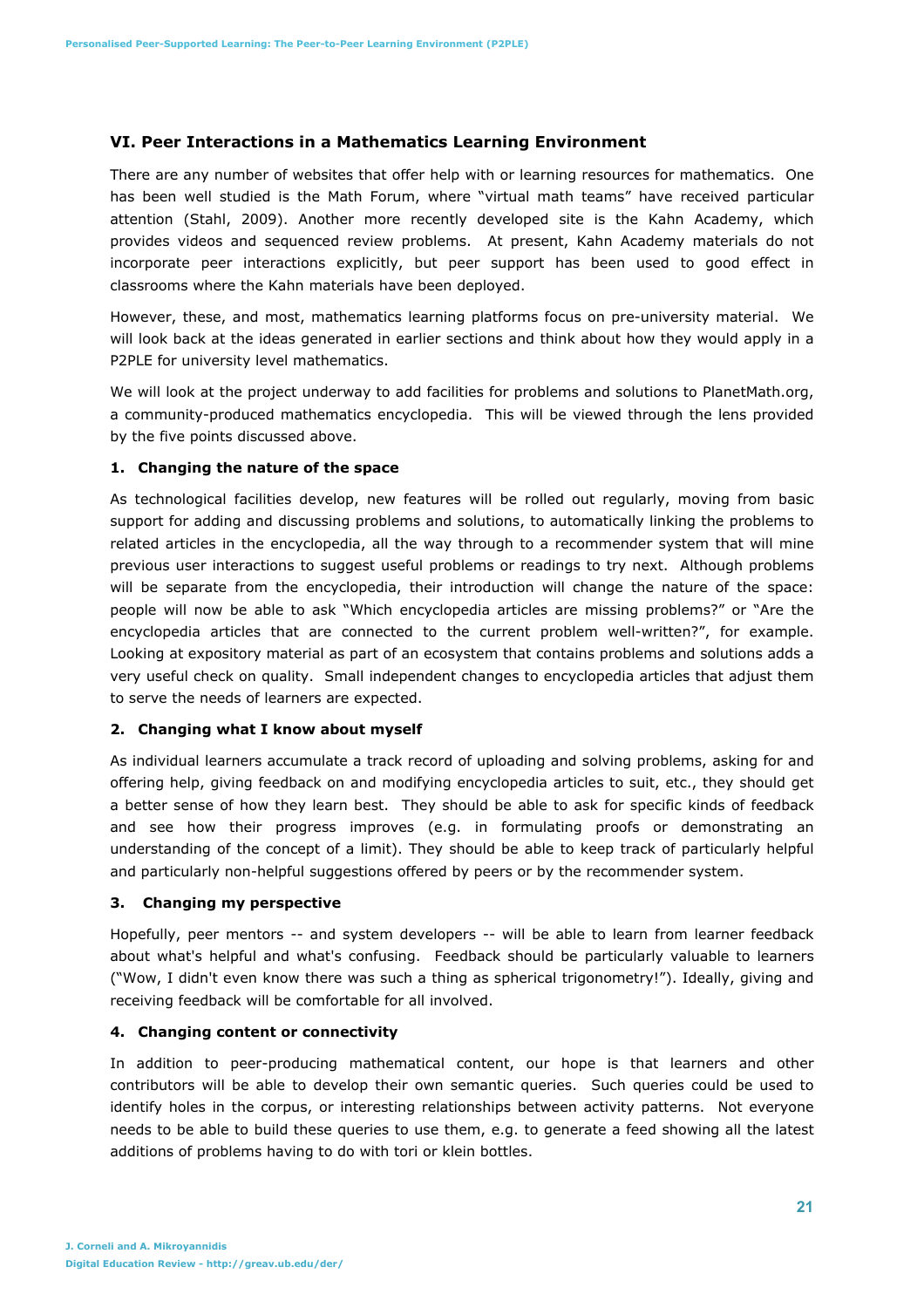#### **5. Changing objectives**

A shortcoming that was noted in the previous decade of PlanetMath's existence was that support for individual "projects" was not particularly strong. For example, a project to improve the entries about real numbers chose to base its operations on the organisational wiki rather than in PlanetMath itself.<sup>3</sup> Content quality in PlanetMath has so far been maintained using a "correction system" that points out places where individual articles are mistaken or could be improved. In order to support the production of educational content, it would be good to generalise the correction system to include ranges of content (sub-collections of the encyclopedia or sub-areas of mathematics).

## **VII. Conclusion**

We have discussed a model of learner interactions that takes into account people, tools, activities, and other dimensions. In particular, we have focused on feedback about these items as an ancillary set of dimensions. Time is one of the most important dimensions, and, in some cases, we may be able to infer judgments from time-delineated data -- however, we've focused on ways people can get and give explicit feedback, keeping in mind two axioms, that the feedback should be useful to both receiver and sender.

We've examined general-purpose criteria for peer learning environments, which have arisen in the context of P2PU, and applied them to generate some initial design requirements for an ongoing to convert a peer produced mathematics encyclopedia into mathematics learning environment.

The thought we wish to conclude with is that in today's global context, we are often in touch with peers from all over the world. There is an increasing need courses that cross natural language boundaries, and for specialized technical literacies. But our ability to understand one another well depends partly on the means that we have to express our thoughts, ideas, and concerns.

Technologies that are able to provide learners with feedback on their expressions – whether coming from a peer, or from an algorithm – can support the learning process. Following the outline of the previous two sections, our suggestion would be to focus on developing technologies (ranging from light-weight mechanisms like rubrics or rating systems, to sophisticated text mining tools) that learners can use to detect, highlight, and share information about the changing nature of the space, its content and connectivity, and their own self-knowledge, perspective, and objectives. We look forward to future work on these issues, building on the ideas in this paper.

#### **Acknowledgement**

The research work described in this paper is partially funded through the ROLE Integrated Project, part of the Seventh Framework Programme for Research and Technological Development (FP7) of the European Union in Information and Communication Technologies.

<sup>3</sup> http://wiki.planetmath.org/cgi-bin/wiki.pl/Real\_numbers\_on\_PM